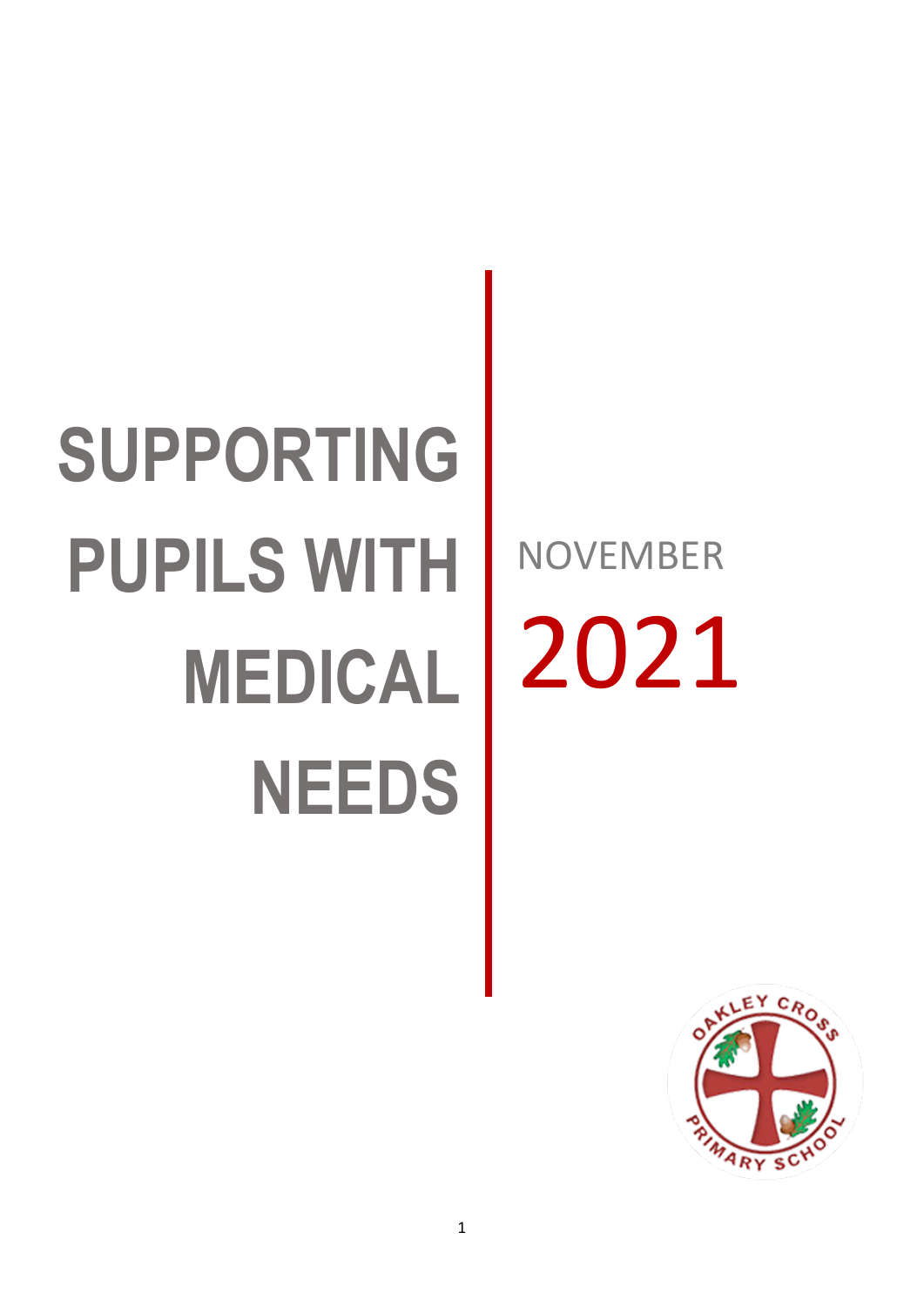Date of policy: November 2021 Review date: November 2022

Oakley Cross wishes to ensure that pupils with medical conditions receive appropriate care and support at school. All pupils have an entitlement to a full-time curriculum or as much as their medical condition allows. This policy has been developed in line with the Department for Education's statutory guidance released in April 2014 – "Supporting pupils at school with medical conditions" under a statutory duty form section 100 of the Children and Families Act 2014. The statutory duty came into force on 1<sup>st</sup> September 2014 The school will have regard to the statutory guidance issued. We take account of it, carefully consider it and we make all efforts to comply.

For pupils who have medical conditions that require EHC Plans, compliance with the SEND Code of practice (part 3 of the Children's and Families Act 2014) will ensure compliance with this guidance with respect to those children.

Ofsted places a clear emphasis on meeting the needs of pupils with SEN and Disabilities, also including those pupils with medical conditions.

Our Early Years Foundation Stage will continue to apply the Statutory Framework for Early Years Foundation Stage.

#### **1) Key roles and responsibilities**

#### **a) The Local Authority (LA) is responsible for:**

- 1) Promoting co-operation between relevant partners regarding supporting pupils with medical conditions.
- 2) Providing support, advice /guidance and training to schools and their staff to ensure Individual Healthcare Plans (IHP) are effectively delivered.
- 3) Working with schools to ensure pupils attend full-time or make alternative arrangements for the education of pupils who need to be out of school for fifteen days or more due to a health need and who otherwise would not receive a suitable education.

#### **b) The Governing Body of Oakley Cross Primary School is responsible for:**

- 1) Ensuring arrangements are in place to support pupils with medical conditions.
- 2) Ensuring the policy is developed collaboratively across services, clearly identifies roles and responsibilities and is implemented effectively.
- 3) Ensuring that the Supporting Pupils with Medical Conditions Policy does not discriminate on any grounds including, but not limited to protected characteristics: ethnicity/national/ origin, religion or belief, sex, gender reassignment, pregnancy & maternity, disability or sexual orientation.
- 4) Ensuring the policy covers arrangements for pupils who are competent to manage their own health needs.
- 5) Ensuring that all pupils with medical conditions are able to play a full and active role in all aspects of school life, participate in school visits / trips/ sporting activities, remain healthy and achieve their academic potential.
- 6) Ensuring that relevant training is delivered to a sufficient number of staff who will have responsibility to support children with medical conditions and that they are signed off as competent to do so. Staff to have access to information, resources and materials.
- 7) Ensuring written records are kept of, any and all, medicines administered to pupils.
- 8) Ensuring the policy sets out procedures in place for emergency situations.
- 9) Ensuring the level of insurance in place reflects the level of risk.
- 10)Handling complaints regarding this policy as outlined in the school's Complaints Policy.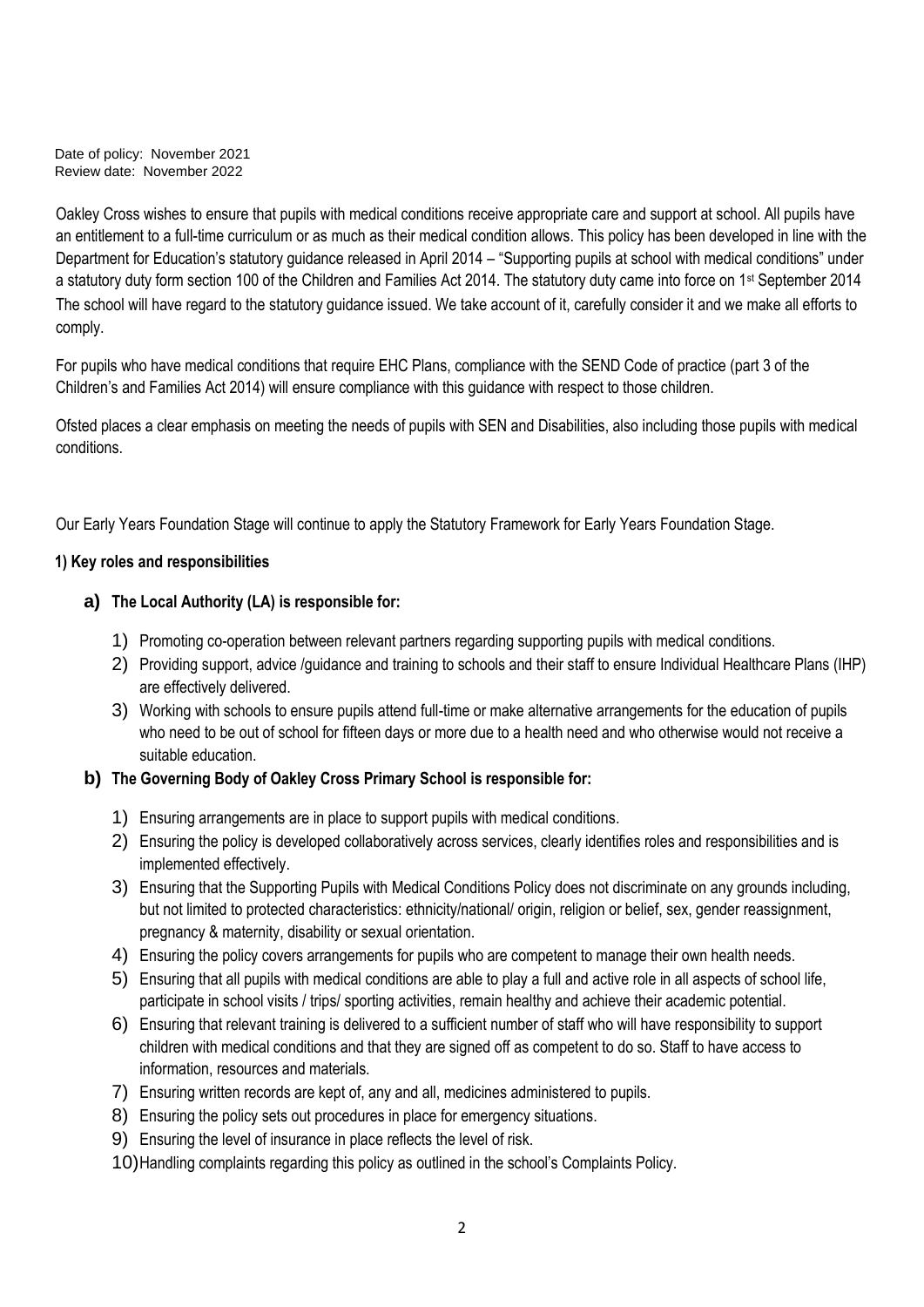#### **c) The Headteacher is responsible for:**

- 1) Ensuring the policy is developed effectively with partner agencies and then making staff aware of this policy.
- 2) The day-to-day implementation and management of the Supporting Pupils with Medical Conditions Policy and Procedures of Oakley Cross Primary.
- 3) Liaising with healthcare professionals regarding the training required for staff.
- 4) Identifying staff who need to be aware of a child's medical condition.
- 5) Developing Individual Healthcare Plans (IHPs).
- 6) Ensuring a sufficient number of trained members of staff are available to implement the policy and deliver IHPs in normal, contingency and emergency situations.
- 7) If necessary, facilitating the recruitment of staff for the purpose of delivering the promises made in this policy. Ensuring more than one staff member is identified, to cover holidays / absences and emergencies.
- 8) Ensuring the correct level of insurance is in place for teachers who support pupils in line with this policy.
- 9) Continuous two way liaison with school nurses and school in the case of any child who has or develops an identified medical condition.
- 10)Ensuring confidentiality and data protection
- 11)Assigning appropriate accommodation for medical treatment/ care 12) Considering the purchase of a defibrillator.
- 12)Voluntarily holding 'spare' salbutamol asthma inhalers for emergency use.

#### d) **Staff members are responsible for:**

- 1) Taking appropriate steps to support children with medical conditions and familiarising themselves with procedures which detail how to respond when they become aware that a pupil with a medical condition needs help. *A first-aid certificate is not sufficient*.
- 2) Knowing where controlled drugs are stored and where the key is held.
- 3) Taking account of the needs of pupils with medical conditions in lessons.
- 4) Undertaking training to achieve the necessary competency for supporting pupils with medical conditions, with particular specialist training if they have agreed to undertake a medication responsibility.
- 5) Allowing inhalers, adrenalin pens and blood glucose testers to be held in an accessible location, following DfE guidance.

#### e) **School nurses are responsible for:**

- 1) Collaborating on developing an IHP in anticipation of a child with a medical condition starting school.
- 2) Notifying the school when a child has been identified as requiring support in school due to a medical condition at any time in their school career.
- 3) Supporting staff to implement an IHP and then participate in regular reviews of the IHP. Giving advice and liaison on training needs.
- 4) Liaising locally with lead clinicians on appropriate support. Assisting the Headteacher in identifying training needs and providers of training.

#### f) **Parents and carers are responsible for:**

- 1) Keeping the school informed about any new medical condition or changes to their child/children's health.
- 2) Participating in the development and regular reviews of their child's IHP.
- 3) Completing a parental consent form to administer medicine or treatment before bringing medication into school.
- 4) Providing the school with the medication their child requires and keeping it up to date including collecting leftover medicine.
- 5) Carrying out actions assigned to them in the IHP with particular emphasis on, they or a nominated adult, being contactable at all times.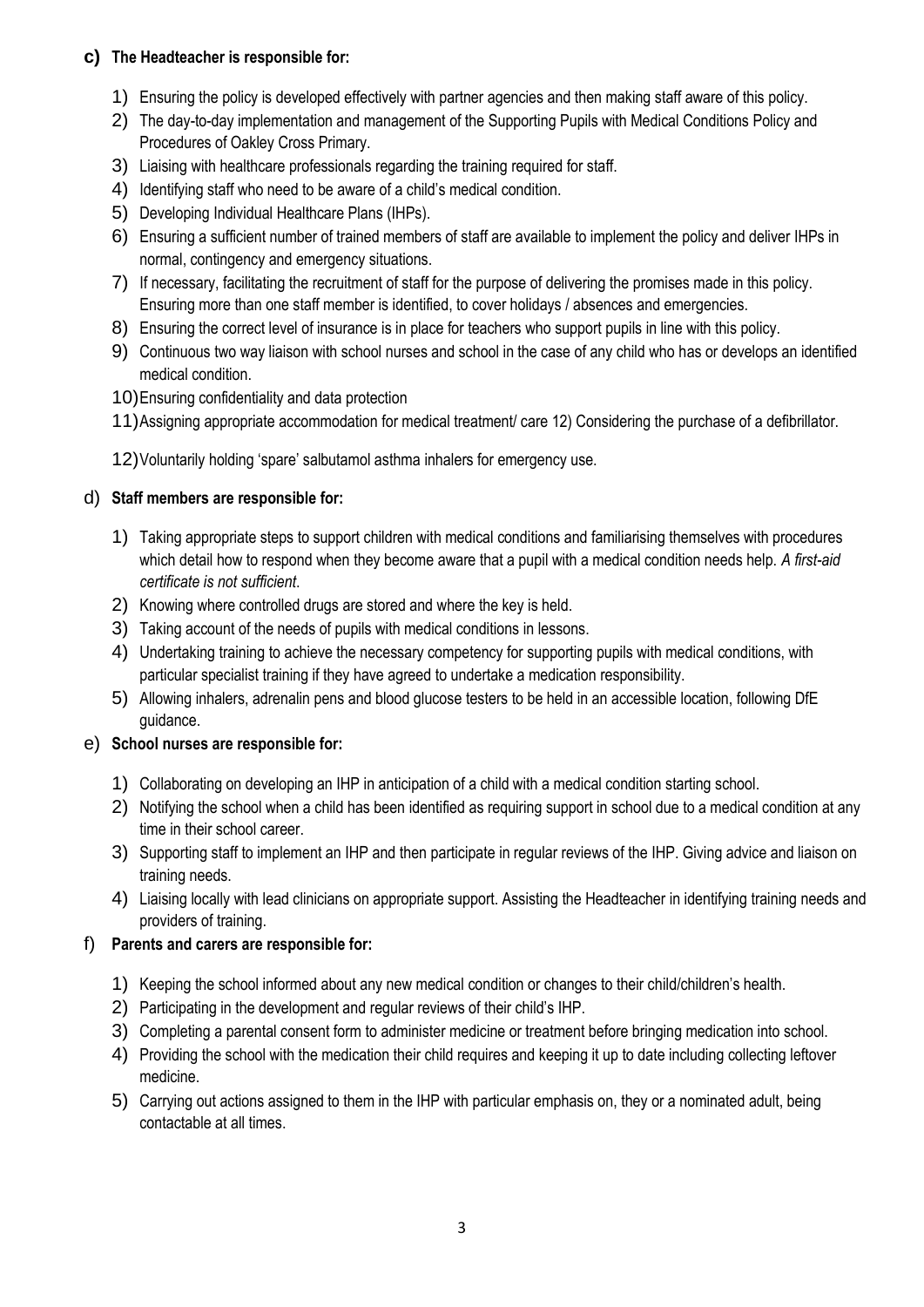## g) **Pupils are responsible for:**

- 1) Providing information on how their medical condition affects them.
- 2) Contributing to their IHP
- 3) Complying with the IHP and self-managing their medication or health needs including carrying medicines or devices, if judged competent to do so by a healthcare professional and agreed by parents.

# **2) Training of staff**

- a) Newly appointed teachers, supply or agency staff and support staff will receive training on the 'Supporting Pupils with Medical Conditions' Policy as part of their induction.
- b) The clinical lead for each training area/session will be named on each IHP.
- c) No staff member may administer prescription medicines or undertake any healthcare procedures without undergoing training specific to the condition and signed off as competent.
- d) School will keep a record of medical conditions supported, training undertaken and a list of teachers qualified to undertake responsibilities under this policy. They will notify Health & Safety DCC, and Risk, Insurance & Governance Manager, DCC.

## 3) **Medical conditions register /list**

- a) Schools admissions forms should request information on pre-existing medical conditions. Parents must have easy pathway to inform school at any point in the school year if a condition develops or is diagnosed. Consideration could be given to seeking consent from GPs to have input into the IHP and also to share information for recording attendance.
- b) A medical conditions list or register should be kept, updated and reviewed regularly by the nominated member of staff. Each class / form tutor should have an overview of the list for the pupils in their care, within easy access.
- c) Supply staff and support staff should similarly have access on a need to know basis. Parents should be assured data sharing principles are adhered to.
- d) For pupils on the medical conditions list key stage transition points meetings should take place in advance of transferring to enable parents, school and health professionals to prepare IHP and train staff if appropriate.

## **4) Individual Healthcare Plans (IHPs)**

- a) Where necessary (Headteachers will make the final decision) an Individual Healthcare Plan (IHP) will be developed in collaboration with the pupil, parents/carers, Headteacher, Special Educational Needs Coordinator (SENCO) and medical professionals.
- b) IHPs will be easily accessible to all relevant staff, including supply/agency staff, whilst preserving confidentiality. Staffrooms are inappropriate locations under Information Commissioner's Office (ICO) advice for displaying IHP as visitors /parent helpers etc. may enter. If consent is sought from parents a photo and instructions may be displayed. More discreet location for storage such as Intranet or locked file is more appropriate. **However, in the case of conditions with potential life-threatening implications the information should be available clearly and accessible to everyone.**
- c) IHPs will be reviewed at least annually or when a child's medical circumstances change, whichever is sooner.
- d) Where a pupil has an Education, Health and Care plan or special needs statement, the IHP will be linked to it or become part of it.
- e) Where a child is returning from a period of hospital education or alternative provision or home tuition, collaboration between the LA /AP provider and school is needed to ensure that the IHP identifies the support the child needs to reintegrate.

## 5) **Transport arrangements**

a) Where a pupil with an IHP is allocated school transport the school should invite a member of DCC Transport team who will arrange for the driver or escort to participate in the IHP meeting. A copy of the IHP will be copied to the Transport team and kept on the pupil record. The IHP must be passed to the current operator for use by the driver /escort and the Transport team will ensure that the information is supplied when a change of operator takes place.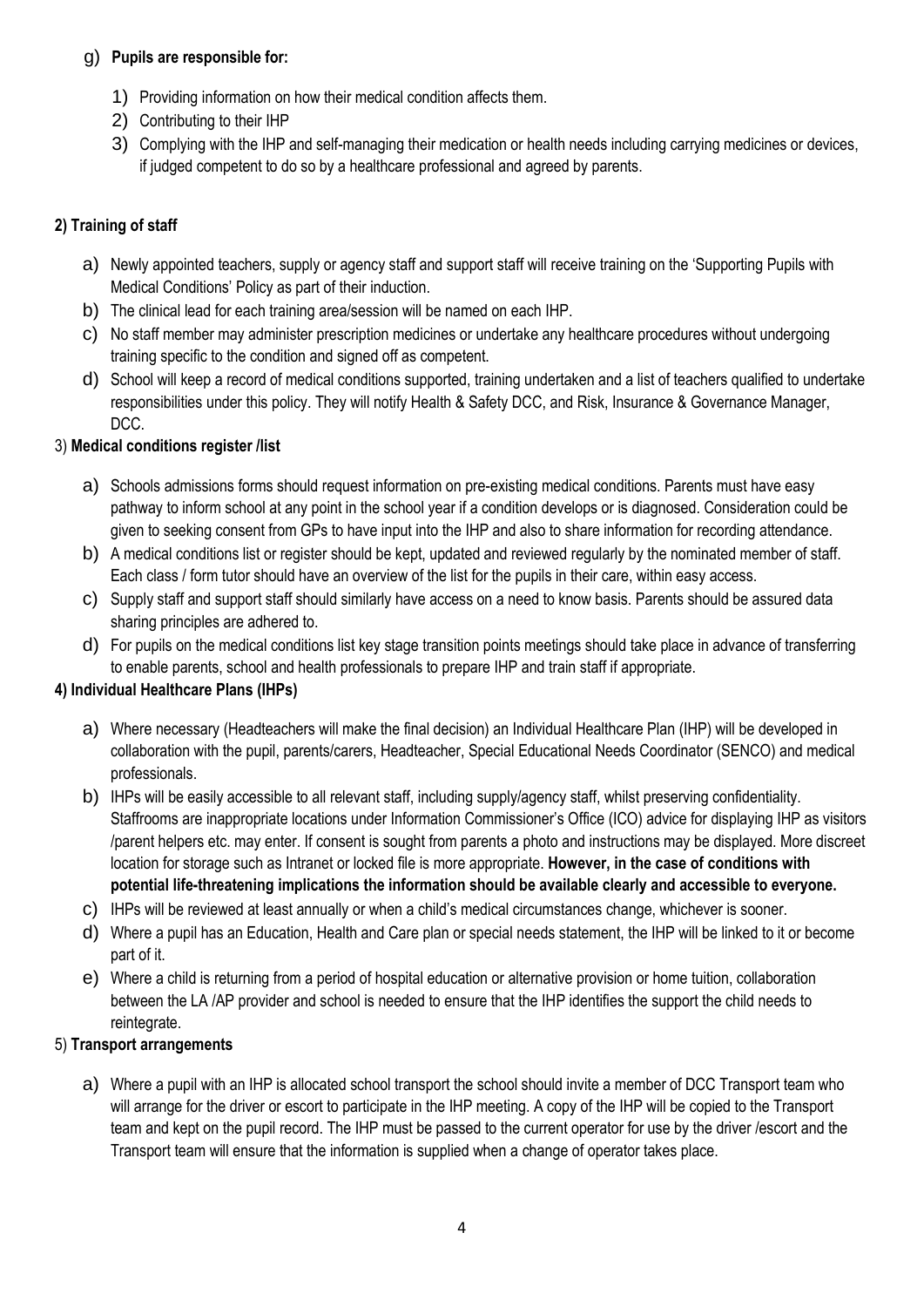- b) For some medical conditions the driver/ escort will require adequate training. For pupils who receive specialised support in school with their medical condition this must equally be planned for in travel arrangements to school and included in the specification to tender for that pupil's transport.
- c) When prescribed controlled drugs need to be sent in to school, parents will be responsible for handing them over to the adult in the car in a suitable bag or container. They must be clearly labelled with name and dose etc.
- d) Controlled drugs will be kept under the supervision of the adult in the car throughout the journey and handed to a school staff member on arrival. Any change in this arrangement will be reported to the Transport team for approval or appropriate action.

# 6) **Education Health Needs (EHN) referrals**

- a) All pupils of compulsory school age who because of illness, lasting 15 days or more, would not otherwise receive a suitable full-time education are provided for under the local authority's duty to arrange educational provision for such pupils.
- b) In order to provide the most appropriate provision for the condition the EHN team accepts referrals where there is a medical diagnosis from a medical consultant.

## **7) Medicines**

- a) Where possible, unless advised it would be detrimental to health, medicines should be prescribed in frequencies that allow the pupil to take them outside of school hours.
- b) If this is not possible, prior to staff members administering any medication, the parents/carers of the child must complete and sign a parental consent to administration of medicine form.
- c) No child will be given any prescription or non-prescription medicines without written parental consent except in exceptional circumstances.
- d) Where a pupil is prescribed medication by a healthcare professional without their parents'/carers' knowledge, every effort will be made to encourage the pupil to involve their parents while respecting their right to confidentiality.
- e) No child under 16 years of age will be given medication containing aspirin without a doctor's prescription.
- f) Medicines MUST be in date, labelled, and provided in the original container (except in the case of insulin which may come in a pen or pump) with dosage instructions. Medicines which do not meet these criteria will not be administered.
- g) A maximum of **four** weeks' supply of the medication may be provided to the school at one time.
- h) A child who has been prescribed a controlled drug may legally have it in their possession if they are competent to do so, but passing it to another child for use is an offence. Monitoring arrangements may be necessary. Schools should otherwise keep controlled drugs that have been prescribed for a pupil securely stored in a non-portable container and only named staff should have access. Controlled drugs should be easily accessible in an emergency.
- i) Medications will usually be stored in a locked cupboard in the school office or in the staff room refrigerator if necessary.
- j) Any medications left over at the end of the course will be returned to the child's parents.
- k) Written records will be kept of any medication administered to children.
- l) Pupils will never be prevented from accessing their medication.
- m) Emergency salbutamol inhaler kits may be kept voluntarily by school
- n) General posters about medical conditions (diabetes, asthma, epilepsy etc.) are recommended to be visible in the staff room
- o) Oakley Cross Primary School cannot be held responsible for side effects that occur when medication is taken correctly.
- p) Staff will not force a pupil, if the pupil refuses to comply with their health procedure, and the resulting actions will be clearly written into the IHP which will include informing parents.

# **8) Emergencies**

- a) Medical emergencies will be dealt with under the school's emergency procedures which will be communicated to all relevant staff so they are aware of signs and symptoms.
- b) Pupils will be informed in general terms of what to do in an emergency such as telling a teacher.
- c) If a pupil needs to be taken to hospital, a member of staff will remain with the child until their parents arrive.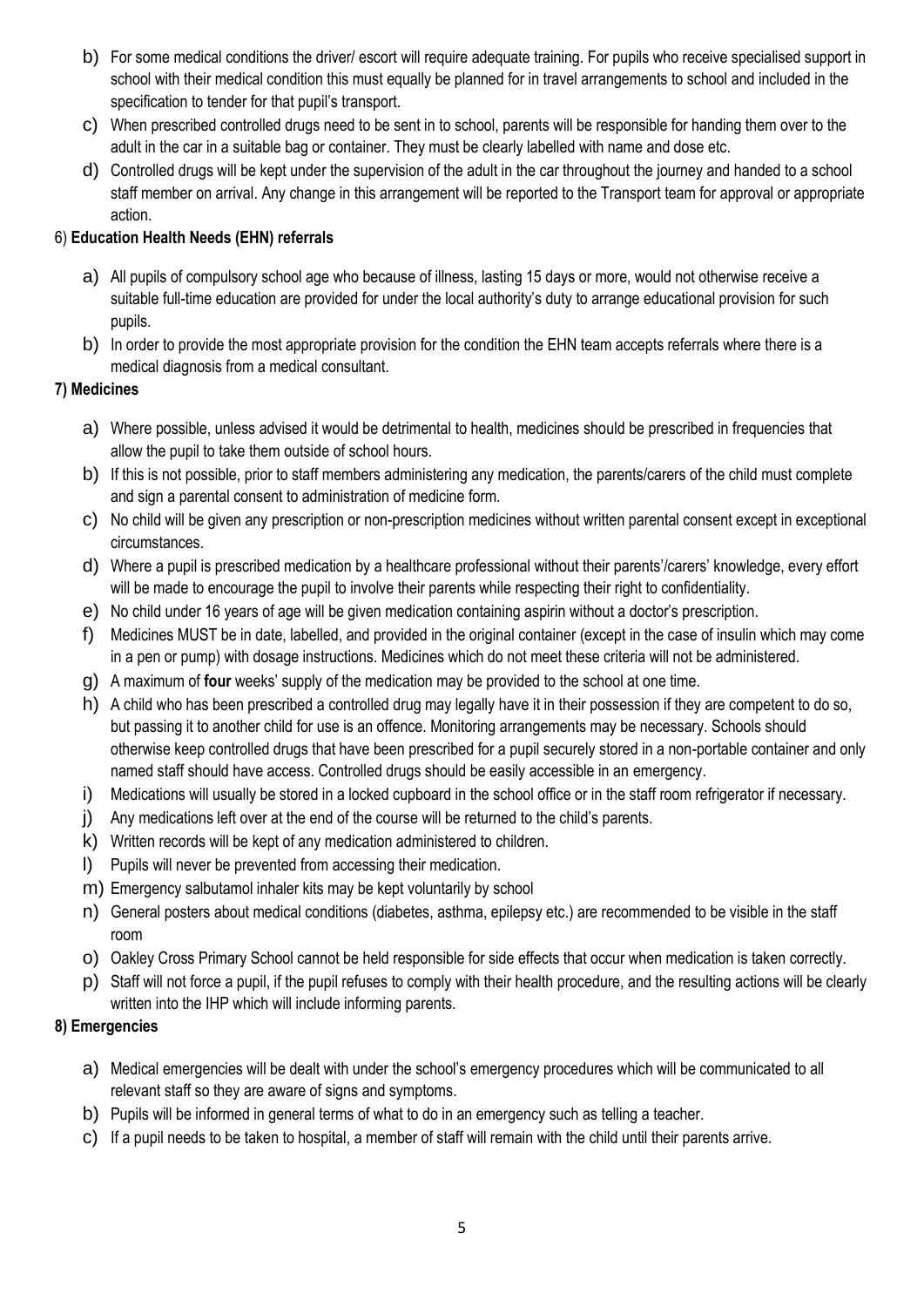#### **9) Day trips, residential visits and sporting activities**

- a) Unambiguous arrangements should be made and be flexible enough to ensure pupils with medical conditions can participate in school trips, residential stays, sports activities and not prevent them from doing so unless a clinician states it is not possible.
- b) To comply with best practice risk assessments should be undertaken, in line with H&S executive guidance on school trips, in order to plan for including pupils with medical conditions. Consultation with parents, healthcare professionals etc. on trips and visits will be separate to the normal day to day IHP requirements for the school day.

#### **10) Avoiding unacceptable practice**

The following behaviour is unacceptable in Oakley Cross Primary School:

- a) Preventing children from easily accessing their inhalers and medication and administering their medication when and where necessary.
- b) Assuming that pupils with the same condition require the same treatment.
- c) Ignoring the views of the pupil and/or their parents or ignoring medical evidence or opinion.
- d) Sending pupils home frequently or preventing them from taking part in activities at school
- e) Sending the pupil to the medical room or school office alone or with an unsuitable escort if they become ill.
- f) Penalising pupils with medical conditions for their attendance record where the absences relate to their condition.
- g) Making parents feel obliged or forcing parents to attend school to administer medication or provide medical support, including toilet issues.
- h) Creating barriers to children participating in school life, including school trips.
- i) Refusing to allow pupils to eat, drink or use the toilet when they need to in order to manage their condition.

#### **11) Insurance**

- a) Teachers who undertake responsibilities within this policy will be assured by the Headteacher that are covered by the LA/school's insurance.
- b) Full written insurance policy documents are available to be viewed by members of staff who are providing support to pupils with medical conditions. Those who wish to see the documents should contact the Head.

## **12) Complaints**

- a) All complaints should be raised with the school in the first instance.
- b) The details of how to make a formal complaint can be found in the School Complaints Policy.

## **13) Definitions**

- a) 'Parent(s)' is a wide reference not only to a pupil's birth parents but to adoptive, step and foster parents, or other persons who have parental responsibility for, or who have care of, a pupil.
- b) 'Medical condition' for these purposes is either a physical or mental health medical condition as diagnosed by a healthcare professional which results in the child or young person requiring special adjustments for the school day, either ongoing or intermittently. This includes; a chronic or short-term condition, a long-term health need or disability, an illness, injury or recovery from treatment or surgery.
- c) 'Medication' is defined as any prescribed or over the counter treatment.
- d) 'Prescription medication' is defined as any drug or device prescribed by a doctor, prescribing nurse or dentist and dispensed by a pharmacist with instructions for administration, dose and storage.
- e) A 'staff member' is defined as any member of staff employed at Oakley Cross.